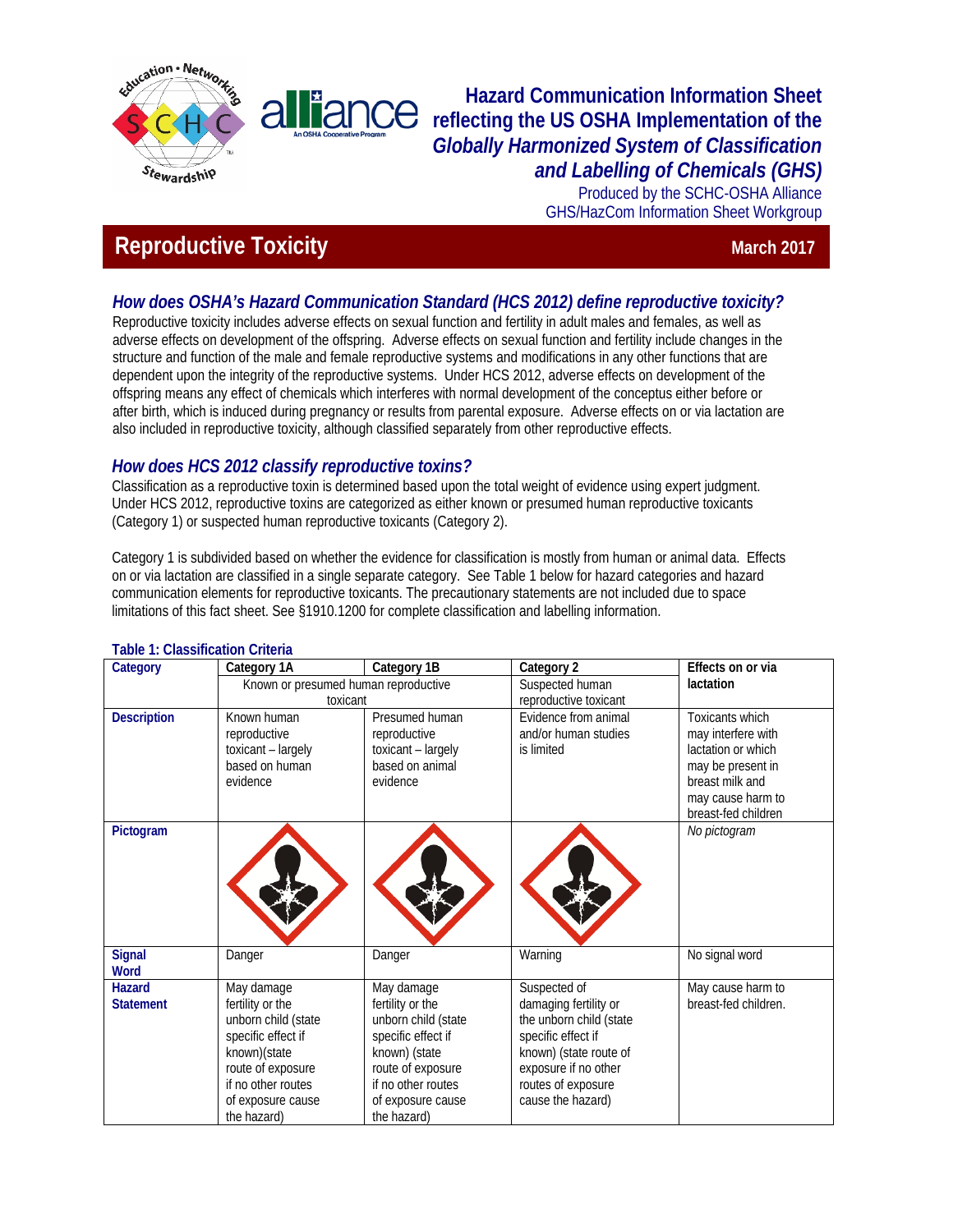#### *Important considerations in classifying a substance as a reproductive toxin:*

Classification as a reproductive toxicant applies to those chemicals that have an intrinsic ability to produce an adverse effect on reproduction based on the total weight of evidence. Chemicals should not be classified as reproductive toxicants if such an effect is produced solely as a non-specific secondary consequence of other toxic effects.

The term "weight of evidence" means that all the available information on the potential of a chemical to cause an adverse reproductive effect is considered together. This information may include results from epidemiological studies and case reports in humans and specific animal reproduction studies, along with sub-chronic, chronic and special studies in animals that provide information regarding toxicity to reproductive and related endocrine organs. Consideration may also be given to data for chemically related substances. The weight given to the available studies may be influenced by the following factors:

- o Quality of studies
- o Consistency of results
- o Nature and severity of effects
- o Level of statistical significance for intergroup differences
- 
- o Number of endpoints affected  $\circ$  Relevance of route of administration to humans<br> $\circ$  Freedom from bias
- Freedom from bias

Both positive and negative results should be considered together when making a weight of evidence determination. However, a single, positive study performed according to good scientific principles and with statistically or biologically significant positive results may justify classification.

#### *Maternal toxicity*

Development of the offspring throughout gestation and during the early postnatal stages can be influenced by toxic effects in the mother either through non-specific mechanisms related to stress and the disruption of maternal homeostasis, or by specific maternally-mediated mechanisms. Ideally, data from animal studies should provide clear evidence of specific reproductive toxicity in the absence of other, systemic, toxic effects. However, if developmental toxicity occurs together with other toxic effects in the dam, the potential influence of the generalized adverse effects should be assessed to the extent possible. In some situations it is reasonable to assume that reproductive toxicity is due to a secondary consequence of maternal toxicity, e.g. when the dams fail to thrive or are incapable of nursing pups. However, the presence of maternal toxicity should not generally be used to negate findings of embryo/fetal effects unless it can be clearly demonstrated on a case-by-case basis that the effects are secondary non-specific effects; i.e. secondary to maternal toxicity. This is a complex issue because of uncertainties surrounding the relationship between maternal toxicity and developmental outcome; thus expert judgment and a weight of evidence approach should be used.

#### *How is classification applied to mixtures?*

Mixtures are classified based on available data on the individual ingredients using cut-off values/concentration limits for those ingredients (See Table 2). Data on a mixture itself may be used on a case-by-case basis when such data is conclusive and accounts for factors including dose, duration of study, observations, and analysis of the reproduction test system (e.g. statistical analysis, test sensitivity). Bridging principles set forth in HCS 2012 for reproductive toxicants are appropriate for classifying mixtures and can be used when there are sufficient data on both the individual ingredients and similar tested mixtures to adequately characterize the mixture. These include: dilution, batching, and substantially similar mixtures.